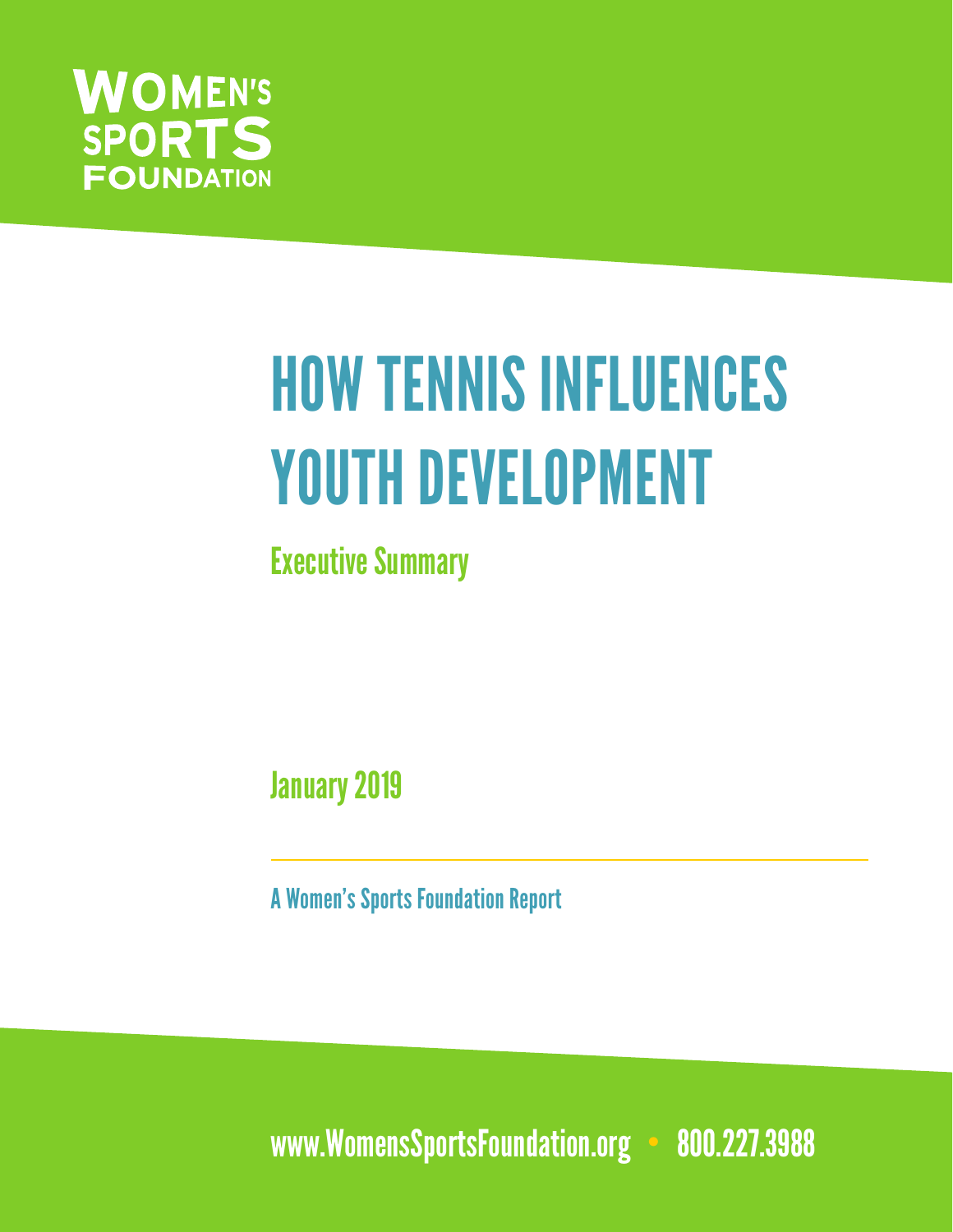

### Acknowledgments

How Tennis Influences Youth Development builds on two previous research projects — More Than a Sport: Tennis, Education & Health (2013) and Teen Sport in America: Why Participation Matters (2018) — that view teen sports as an educational tool and public health asset. We are deeply indebted to Deborah Slaner Larkin, who originally championed the idea that each sport might make unique contributions to the health and well-being of American youth and that understanding these benefits would ultimately lead to more opportunities for youth to play sports. She was a powerful advocate and supporter for this line of research when she served as the Executive Director of the USTA Serves (now Foundation) and oversaw the development and conduct of the research that resulted in More Than A Sport: Tennis, Education, and Health, a first-of-its-kind, nationwide study that compared the educational and health profiles of adolescent tennis participants with participants in other non-contact sports and contact sports, as well as high school students who did not participate in sports. Later, as WSF CEO, she made this line of research an organizational priority, helped conceptualize the project, and made many important contributions to the final report. And now, we also express our appreciation to her for providing invaluable input from the study design phase to the analysis and the writing.

The Women's Sports Foundation is indebted to the study author, Philip Veliz, Ph.D., whose scholarly expertise in the how adolescent behavior is influenced by sports participation brought this project to life. The policy recommendations were written by Deborah Slaner Larkin and Marjorie Snyder, Ph.D., with valuable input from the USTA Foundation, New York Junior Tennis and Learning, and Tennis Magazine.

A special note of acknowledgement and appreciation is extended, as well, to Deana Monahan for her editorial and graphic skills.

This report was made possible through a partnership between the Women's Sports Foundation® and the Margaret Fund.

### About the Women's Sports Foundation

The Women's Sports Foundation — the leading authority on the participation of women and girls in sports is dedicated to creating leaders by ensuring girls access to sports. Founded by Billie Jean King in 1974, our work shapes public attitude about women's sports and athletes, builds capacities for organizations that get girls active, ensures equal opportunities for girls and women, and supports physically and emotionally healthy lifestyles. The Women's Sports Foundation has relationships with more than 1,000 of the world's elite female athletes and is recognized globally for its leadership, vision, expertise and influence. For more information, visit www.WomensSportsFoundation.org.

### About the MARGARET Fund

The MARGARET Fund at the Women's Sports Foundation was created in 2000 to help identify, fund and promote projects that foster gender equality for all in sports.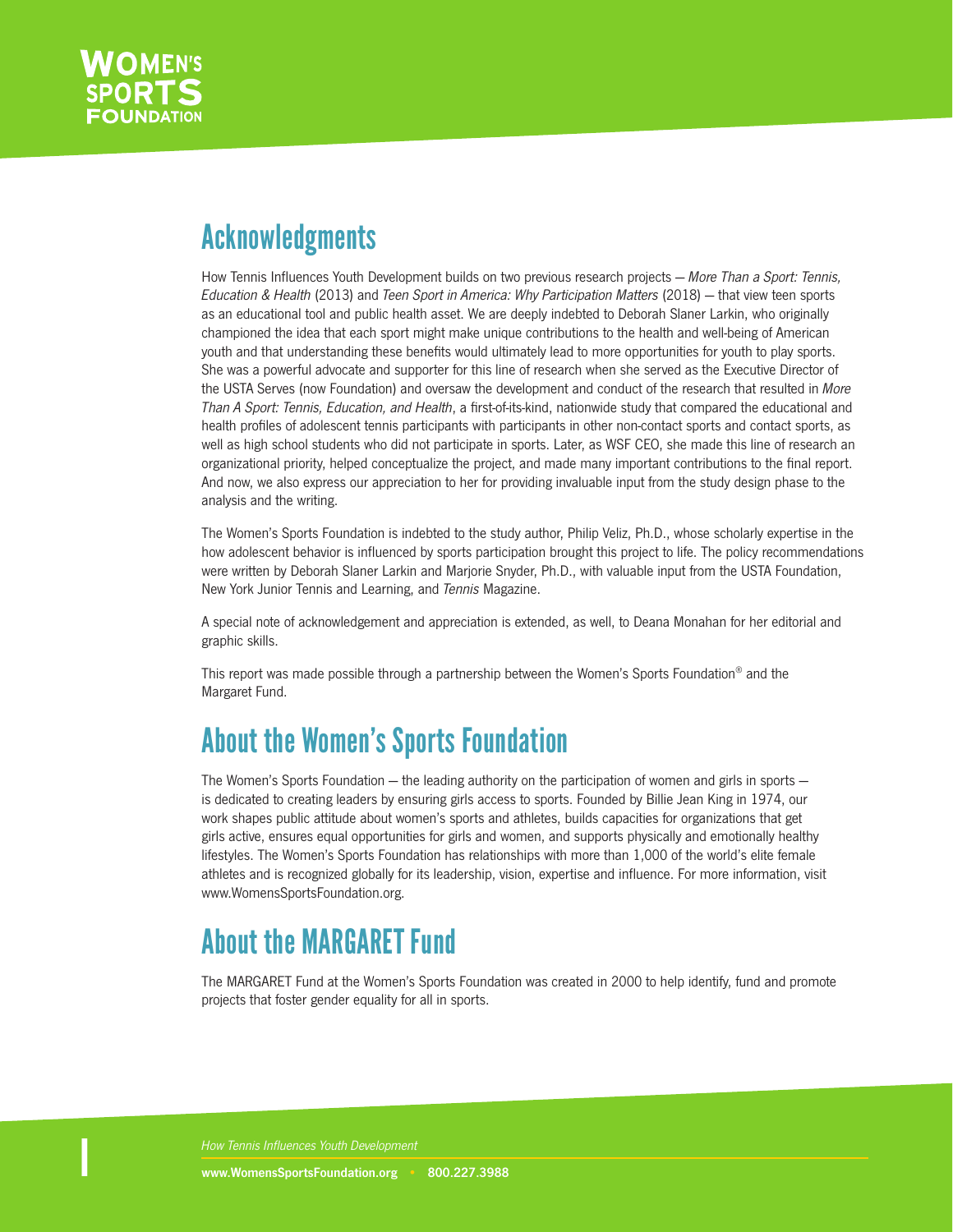

### Authorship

This study was authored by Phillip Veliz, Ph.D., Assistant Research Professor at the School of Nursing's Applied Biostatistics Laboratory and Associate Director of the Sport, Health, and Activity Research and Policy Center, University of Michigan.

### Author's Acknowledgments

I am grateful to the Women's Sports Foundation for making this report a reality. Many thanks to Dr. Marjorie Snyder, WSF Senior Director of Research, whose vision, scholarly expertise, and management skills set the stage for a successful project. A special note of acknowledgement and appreciation is extended, as well, to Deana Monahan for her editorial and graphic skills. Finally, special thanks to all the researchers who, over time and across a wide variety of disciplines, have contributed to the growing body of knowledge discussed in this report.

For more information, visit www.WomensSportsFoundation.org.

Follow us:



Ö

www.Facebook.com/WomensSportsFoundation

Twitter @WomensSportsFdn

Instagram @WomensSportsFoundation

Contact us at Info@WomensSportsFoundation.org

This report may be downloaded from WomensSportsFoundation.org. This report may be reproduced and distributed only in its entirety. Any material taken from this report and published or transmitted in any form, electronic or mechanical, must be properly attributed to How Tennis Influences Youth Development published by the Women's Sports Foundation.

Preferred citation: Veliz, P. (2019). How Tennis Influences Youth Development. New York, NY: Women's Sports Foundation.

© 2019 Women's Sports Foundation, All Rights Reserved.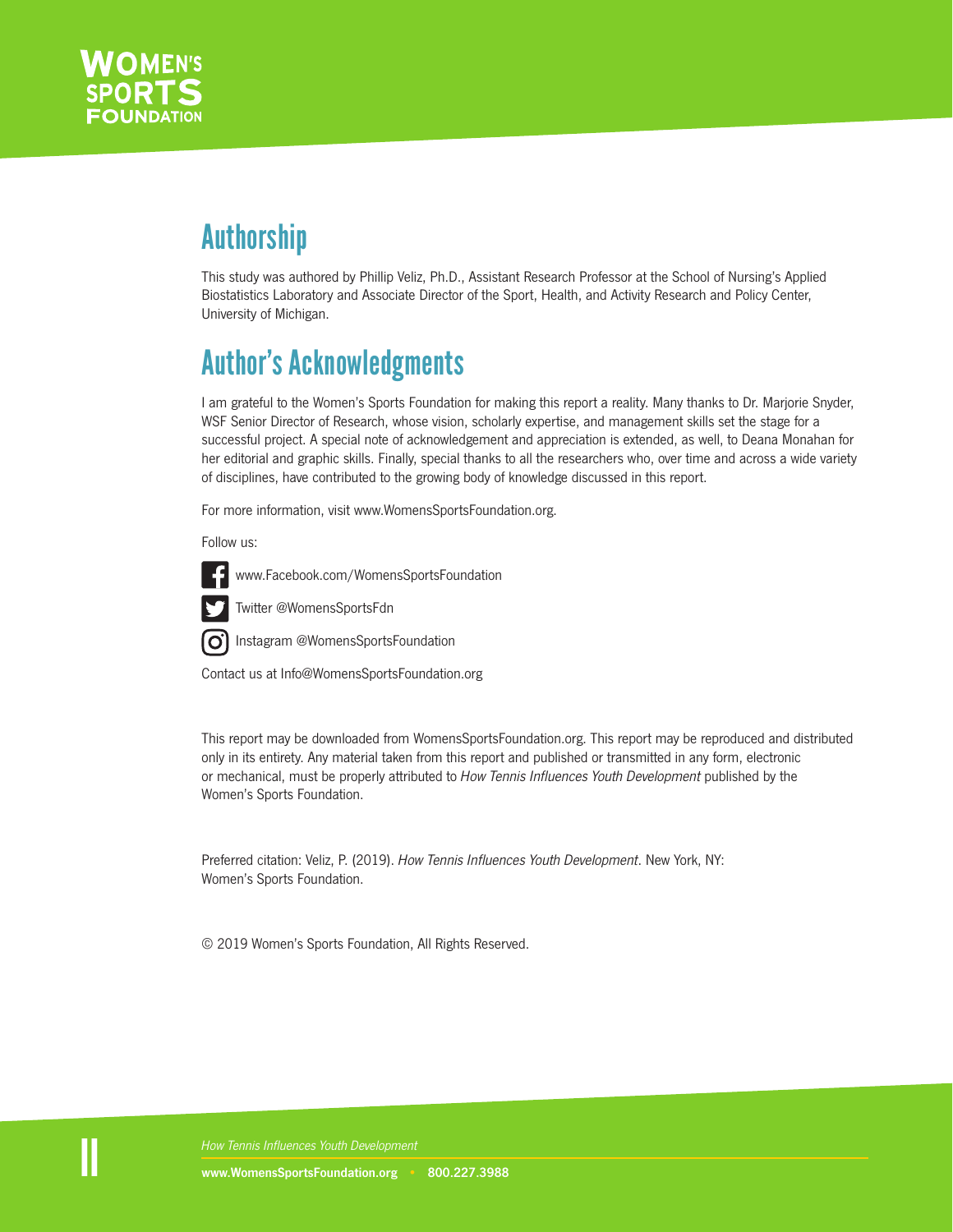# EXECUTIVE SUMMARY

In 2012 USTA Serves (USTAF) commissioned the Women's Sports Foundation (WSF) to conduct a research study to compare the education and health profiles of youth tennis participants with participants in other contact and non‑contact sports, as well as students who do not participate in sports. The purpose was to provide quantitative research for the USTA, National Junior Tennis and Learning (NJTL) organizations, and other youth-serving sports organizations to determine how tennis participation positively influences the lives of U.S. youth across all socioeconomic levels. More Than a Sport: Tennis, Education & Health (More Than a Sport) was released in 2013.

Five years later, the WSF commissioned Teen Sport in America: Why Participation Matters (Teen Sport Report) to better understand the impact of sports participation on teen health, well-being and academic achievement. The purpose was to understand how each sport impacts teen well-being and whether the number of sports in which a teen participates influences their health. The report also explored whether sports opportunities overall, as well as individual sports, are accessible to all teens across genders, race and ethnicities, levels of family income, and regions. Finally, we wanted to identify the unique benefits and opportunities for improvement that exist within each sport to maximize the health benefits for teens.

Deborah Slaner Larkin, through the MARGARET Fund at the WSF commissioned the WSF to update the data from More Than a Sport and, as it specifically relates to tennis, build on the findings of the Teen Sport Report by examining participation and retention levels as well as what combination of sports is associated with the best academic, social, health, and behavioral outcomes among adolescents.

### **Methods**

The research is based on an analysis of the Monitoring the Future (MTF) nationwide surveys, a federally funded cross‑sectional study of American secondary students conducted by researchers at the Institute for Social Research at the University of Michigan.

The Section 1 sample includes eighth-,  $10<sup>th</sup>$ - and 12<sup>th</sup>-graders who participated between 2006 and 2016. The sample includes roughly 115,000 adolescents of which approximately 8,000 indicated participating in tennis at a competitive level during the past year (including 54,048 adolescents from the first report, of which 4,278 were tennis players). Nine sports were examined in the initial More Than a Sport report. Comparisons were made by sport and between non-participation/contact/non-contact sports and tennis. In the Teen Sport Report 20 sports were examined and 15 of those were included in this

How Tennis Influences Youth Development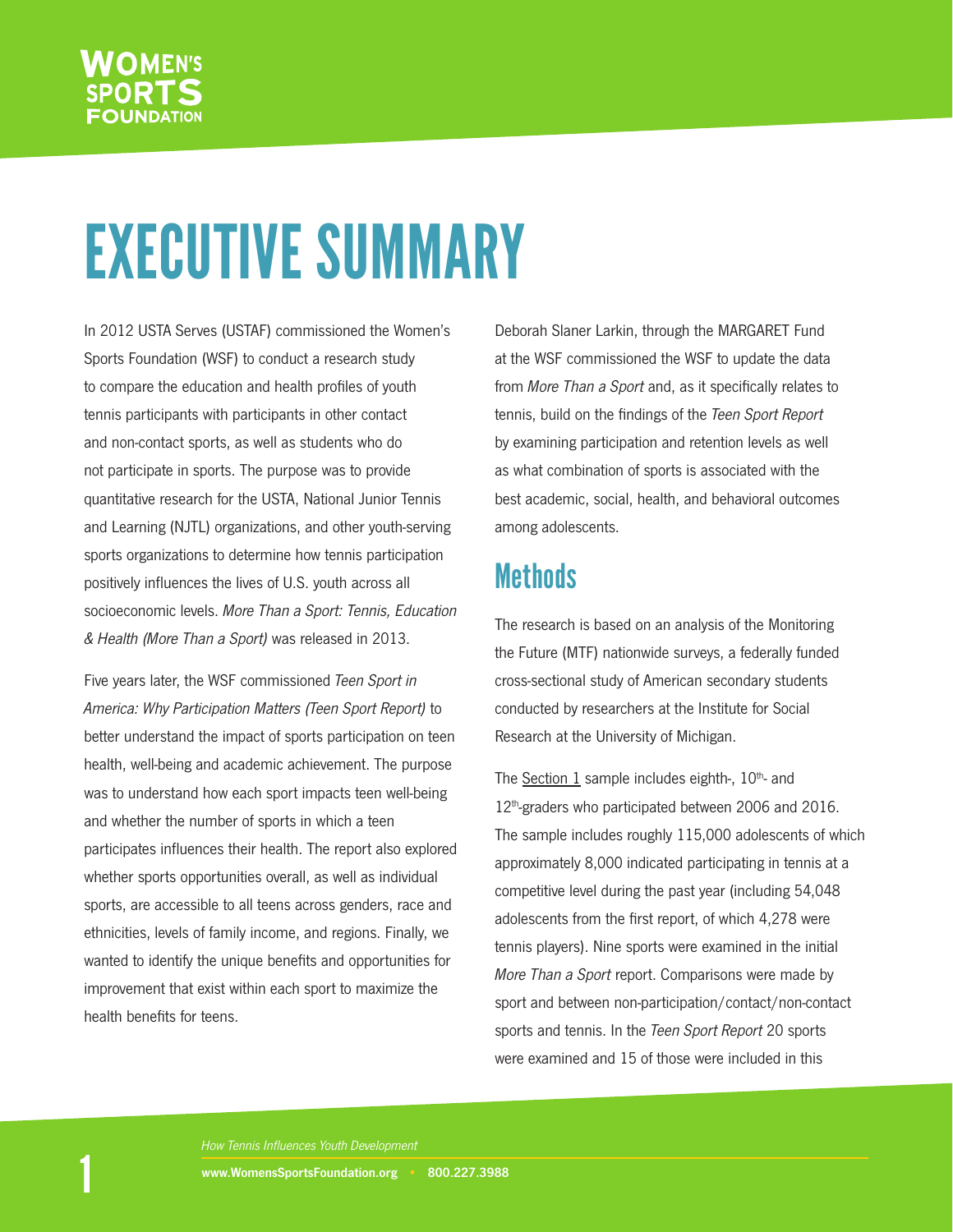# **'OMEN'S**

report: cross country, baseball/softball, basketball, field hockey, gymnastics, football, ice hockey, lacrosse, soccer, swimming/diving, tennis, track, volleyball, weightlifting and wrestling.

Section  $2$  consists of roughly 14,000  $12<sup>th</sup>$ -graders who were surveyed between 2010 and 2015 (roughly 2,500 who were randomly selected to fill out one of six possible forms) from the Teen Sports Report. Roughly 700 respondents indicated participating in tennis at a competitive level during the past year. In addition, a group of students that reported the highest levels of every outcome from the Teen Sport Report was analyzed.

Section 3 uses the same  $12<sup>th</sup>$ -grade sample as Section 2. A latent class analysis (LCA) was used to create groups based on measures assessing diet and nutrition, physical activity, substance use, academic achievement, and psychological health.

## Key Findings

- 1. Most sports report participation declines. There has been a small decline among tennis participation for both boys and girls between 2006 and 2016 (boys, 7.8% versus 5.8%; girls, 8.0% versus 6.1).
- 2. The diversity of boys who play tennis is increasing. A notable change in the composition of tennis participants across the two time periods (2006‑10 versus 2011-16) was found in the increase in the percentage of boys who identified as "Other Race" (18.8% to 24.2%).
- 3. Tennis retains its core participants. Despite the decline in overall participation rates in tennis among boys and girls across the two time periods, the overall retention rate between eighth and  $12<sup>th</sup>$  grade increased for both boys (90% to 105%) and girls (60% to 84%).
- 4. Most tennis participants play more than one sport. More than three-quarters (77%) of boys and 58% of girls who participated in tennis also participated in at least one other sport within their school or community. When considering the top 10 most popular sports, boys who played tennis were most likely to participate in soccer and swimming. Girls were most likely to play soccer and lacrosse.
- 5. Tennis and school are a good match. Overall, tennis reported one of the highest rankings with respect to academic achievement (highest or second-highest across five separate measures – percentage of A's, average grade, 10 or more hours of homework per week, college attendance aspiration, and college graduation aspiration). Importantly, these outcomes assessing academic achievement typically increased across the two study periods. In particular, more than 70% of boys and girls who participated in tennis indicated that they would definitely go to and graduate from a four-year college. Overall, tennis ranked the lowest among the 15 sports for both suspension (15.9%) and being sent to the office (24.2%).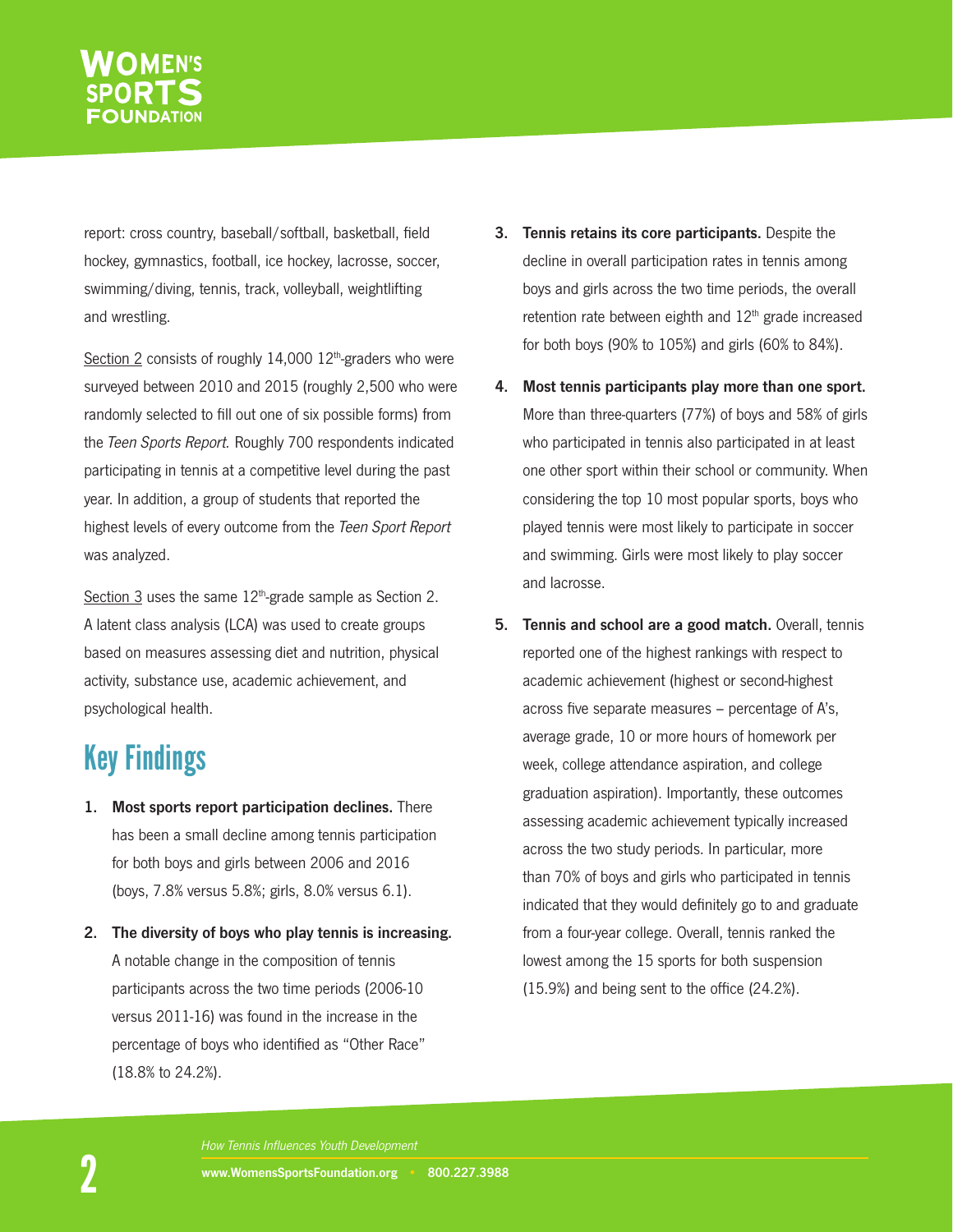## **OMEN'S JNDATION**

- 6. Tennis benefits youth from all socioeconomic groups. Consistent with the first study, the associations presented held for various socioeconomic groups. While adolescents who came from higher SES backgrounds tended to have better academic, behavioral, social, and health outcomes, the impact of tennis was similar across all socioeconomic groups.
- 7. Tennis players are less prone to risky behaviors. Overall, tennis participants had some of the lowest rates of binge drinking, marijuana use, and cigarette use across the 15 different sports: second-lowest for binge drinking, second-lowest for marijuana use, and third-lowest for cigarette use. The prevalence rates for binge drinking, smoking marijuana, and smoking cigarettes dropped between the two study periods among both boys and girls who participated in tennis.
- 8. Tennis players are psychologically healthy. Tennis ranked above average among athletes on all measures of psychological health (self-esteem, loneliness, and self-derogation) with the exception of social support, in which boys who participated in tennis ranked below average when compared to other athletes.
- 9. Tennis players engage in healthy eating but need more sleep and physical activity. Tennis ranked above average among athletes on all measures assessing healthy behaviors (eat breakfast, green vegetables, and fruit every day). However, tennis ranked as one of the lowest with respect to adolescents

indicating getting at least seven hours of sleep every day. Tennis also ranked below average among athletes with respect to exercising vigorously every day. Among youth who were physically active for seven days during a typical week, boys who participated in tennis ranked above average among athletes and girls who participated in tennis ranked below average among athletes.

10. Among the top 10 most popular sports, tennis has the highest of the "healthy high achievers." Among the group of students who had the highest level of academic achievement, lowest prevalence of substance use, lowest school misbehavior, highest prevalence of health behaviors, and highest level of psychological health (Healthy High Achievers), boys who participated in tennis had the highest percentage across all sports (31.4%) and their girl counterparts ranked sixth (23.4%).

How Tennis Influences Youth Development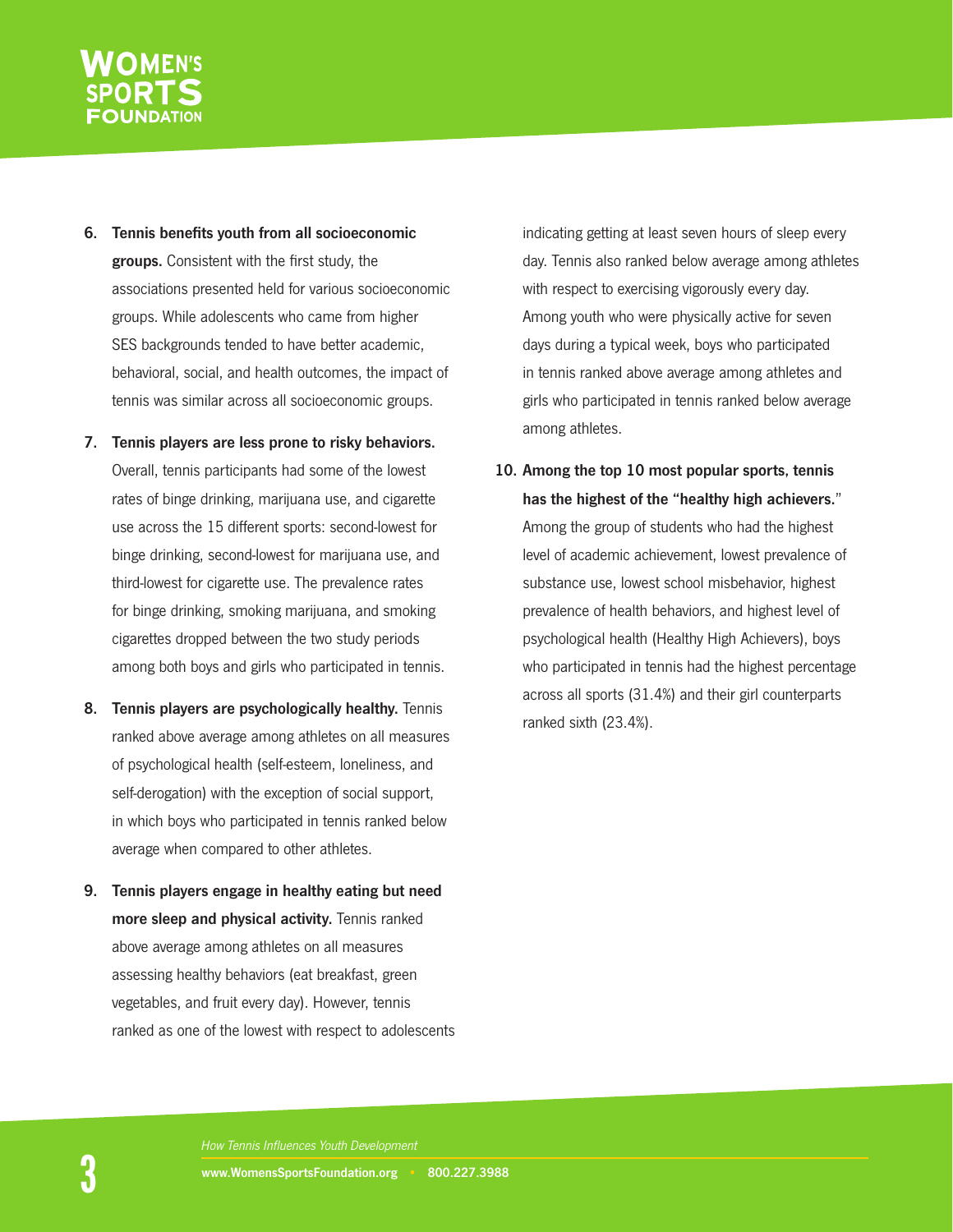# **OMEN'S**

## CONCLUSION

The findings discussed in this report provide evidence that tennis participation positively influences the lives of U.S. adolescents. Many of the positive associations between tennis participation and developmental outcomes were similar across both time periods (i.e., 2006-10 versus 2011-16). Moreover, new analyses revealed several new findings that suggest that nearly one out of three adolescents who participate in tennis are both the healthiest and highest achieving students among their peers. Given these positive findings with respect to tennis participants, it may be important to grow tennis participation for other athletes who may be siloed into a single sport, who may predominantly participate in a certain type of sport (i.e., high-contact sports), and among other athletes who are not getting the educational, health, and social benefits that tennis participants are getting. Encouraging these athletes to expand their portfolio as it relates to sports during their off-seasons could encourage healthy development and expand social ties with new peer groups. Based on the findings in this report, tennis players can also clearly benefit from playing other sports that show a strong association with positive developmental outcomes.

While tennis remains a predominantly white sport, gender representation is equitable, and there is some evidence that youth participation is expanding as it relates to other racial groups that are gaining larger representation in the United

States. Additionally, and consistent with the first study, the associations presented hold for various socioeconomic groups. While adolescents who come from higher SES backgrounds tend to have better academic, behavioral, social, and health outcomes when compared to adolescents who are from more disadvantaged backgrounds, the impact of tennis is similar across all socioeconomic groups who participate in this sport. Finally, tennis appears to be a sport that many participants stick with over the important developmental period between middle and high school; a period when many adolescents begin to drop out of sport and reduce their levels of physical activity.

Despite the many positive benefits that are linked to tennis participation, tennis players did lag behind those participating in other types of sports for several types of behaviors. In particular, adolescents who participated in tennis indicated not getting enough sleep or engaging in appropriate levels of physical activity. Clearly this needs to be improved and may be linked to tennis participants committing additional hours to academics and other social or school-based extracurricular activities (e.g., lack of sleep due to studying for longer periods of time at night). Coaches and parents of youth tennis players should be aware of this and stress the importance of getting enough sleep and allowing time for physical activity – namely, coaches and parents need to be aware and communicate that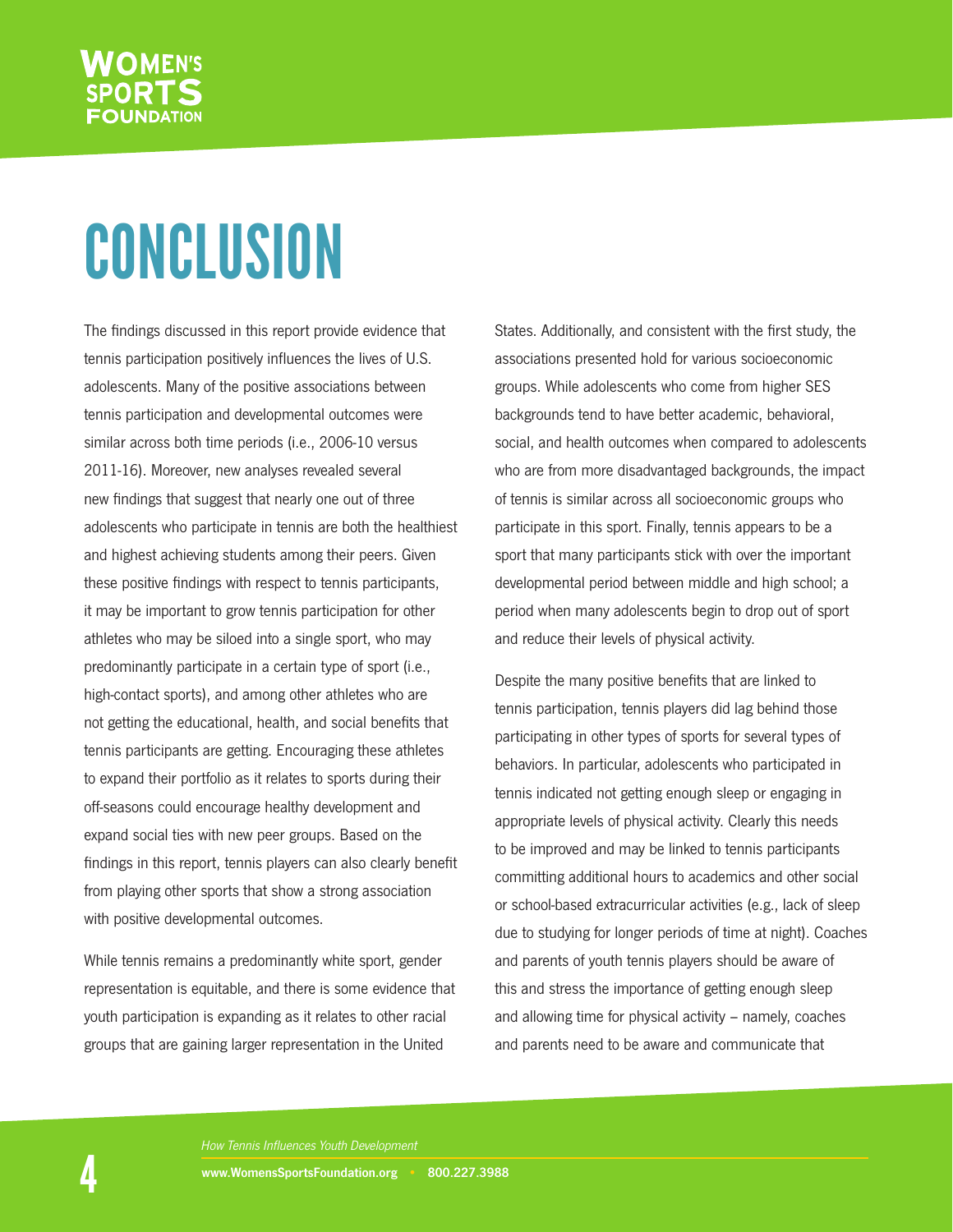#### **WOMEN'S SPORT FOUNDATION**

getting enough sleep and physical activity will improve their performance in the classroom and in other areas of their social lives.

Overall, the data from the MTF show a general profile of tennis players as well-rounded, successful at school, and involved with extracurricular activities. Tennis players also appear to be healthy overall and less prone to key adolescent health-risk behaviors than non-athletes and their peers who participate in other sports. Clearly, the data show that tennis is doing an effective job at retaining young participants, as well as helping them to develop friendships, excel on the academic front, and adopt healthy behaviors and may also be the potential catalyst for maintaining a longer and healthier life (Oja et al., 2016). The evidence uncovered here shows that tennis is achieving these objectives and, in the process, serves as a powerful catalyst for education and health among U.S. adolescents.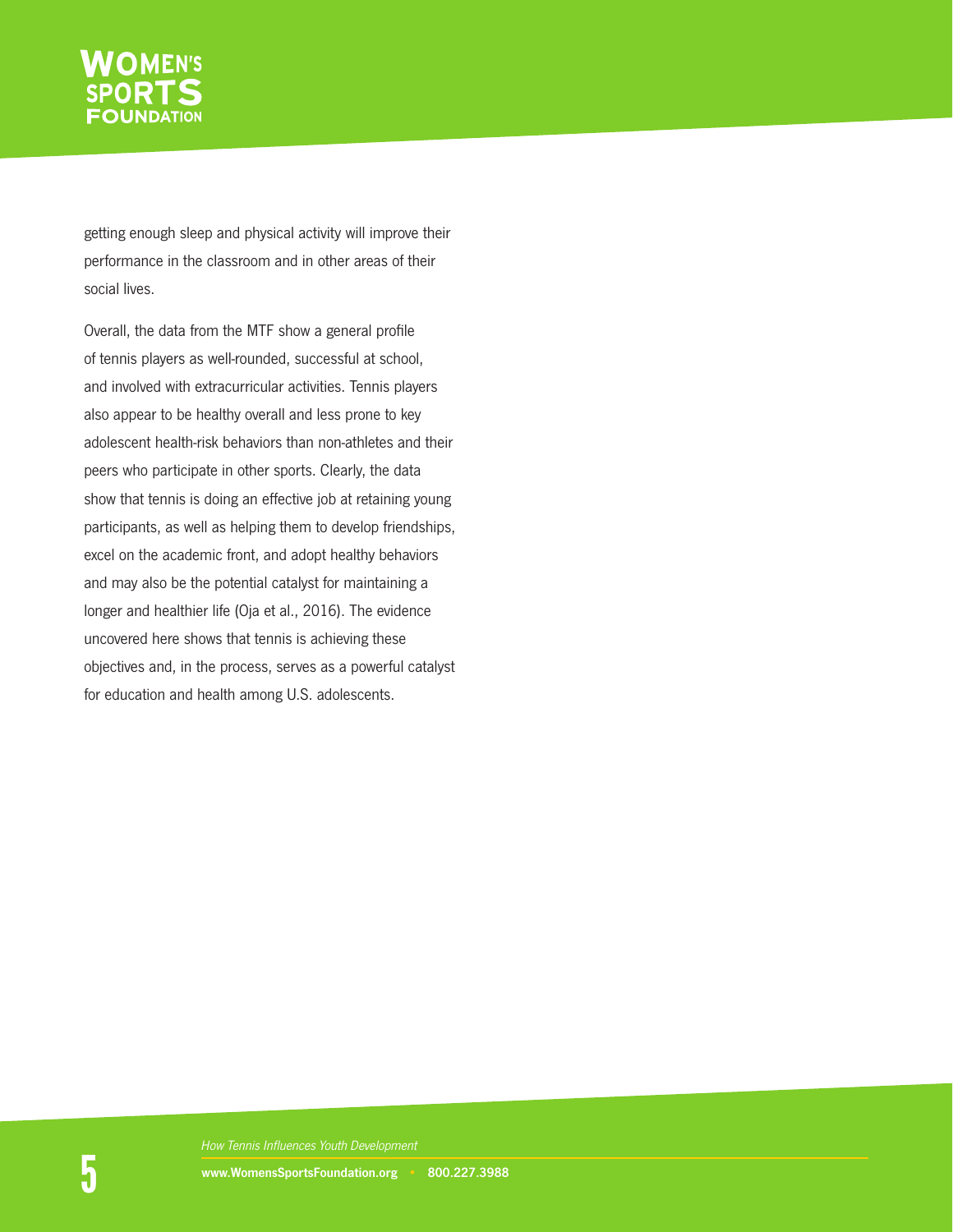# **JOMEN'S**

# POLICY RECOMMENDATIONS

## Further Research Needed

This research does an excellent job of identifying the health, academic, and psychosocial benefits that accrue to youth who play tennis. The next step is the "why" — why does playing tennis produce these outcomes? What are the basic ingredients that lead to positive experiences for youth? Understanding why tennis produces such positive outcomes could help other sports develop in ways that maximize the benefits of participation. Research is needed to help us answer the "why."

## Increase Tennis Participation

While tennis is one of the 10 most popular sports for both boys and girls, only about 6% of youth participate in tennis. There is plenty of room for growth among both sexes, attracting different ethnic groups and participants of other sports. The industry needs to develop a plan targeted to key influencers (i.e., NGBs, parents, NJTLs, health-driven and policy-making organizations, schools, etc.) so the research data becomes well-known, especially since the positive benefits of tennis can potentially attract new participants who are seeking new activities.

## Increase the Diversity of **Tennis Players**

This report demonstrates that tennis is moving in the right direction in terms of diversifying participants. However, more progress is needed, especially concerning girls of color and both boys and girls from lower socioeconomic status. Greater efforts to recruit and retain these participants is needed, along with a greater effort to make this activity accessible year-round.

## Improve the Health Behaviors of Tennis Players

While there are many benefits attributed to tennis participation, there are a few areas in which tennis players report below-average ratings. Getting more physical activity and seven or more hours of sleep daily are two important areas for improvement. In addition, less than half of all tennis-playing youth eat breakfast daily. Tennis organizations should integrate education about these topics to help improve the health behaviors of youth.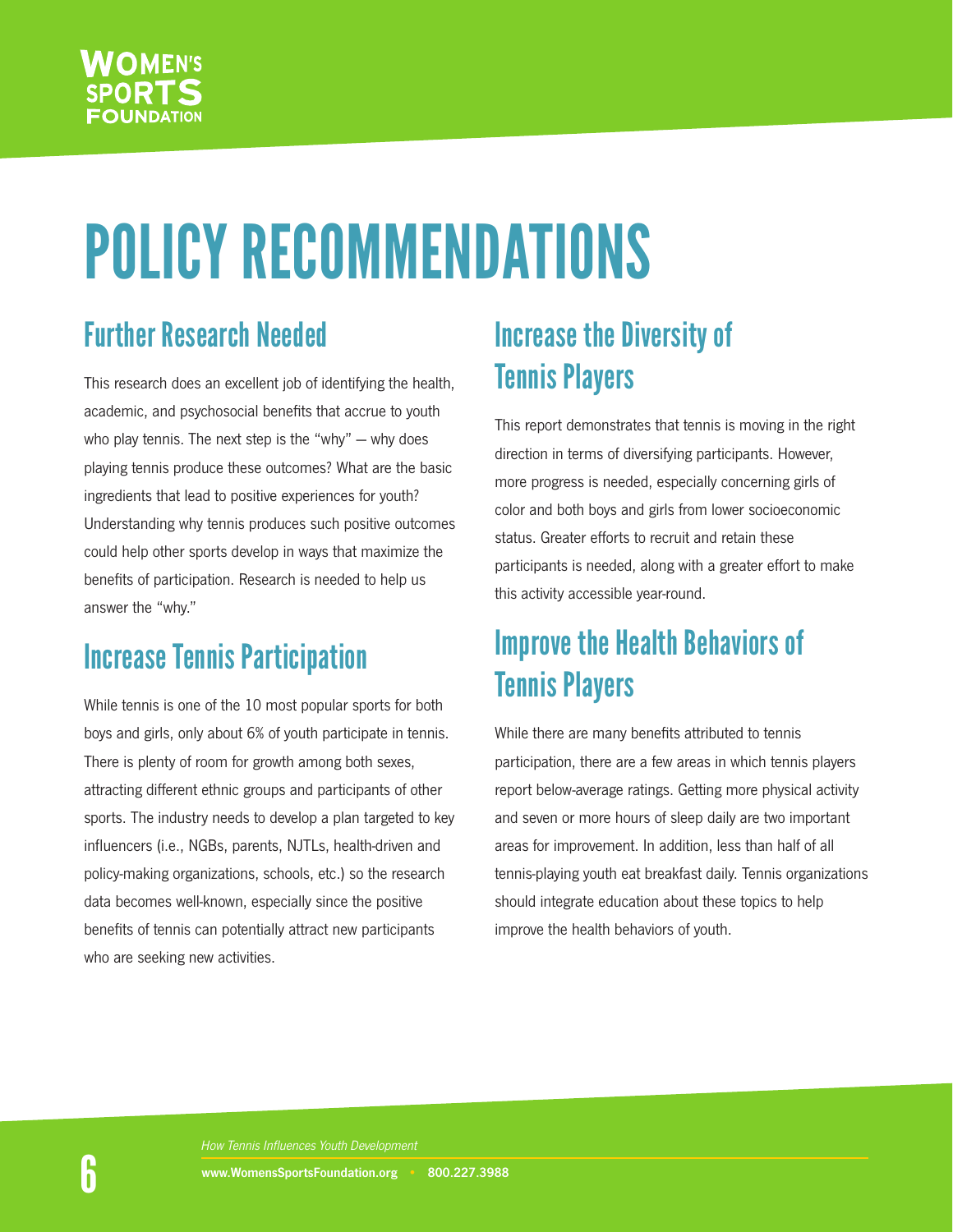

### Play More Than Just Tennis

The findings in this report show that the benefits gained from sports participation increase when youth play more than one sport. About a quarter of youth tennis players only participate in one sport. We recommend that program leaders facilitate opportunities for tennis players to play other sports and, conversely, since tennis has so many great benefits, athletes from other sports should consider adding tennis as an additional activity or as a sport to participate in during their off-season. This will not only increase tennis participation, but also extend the benefits tennis players receive to other youth.

How Tennis Influences Youth Development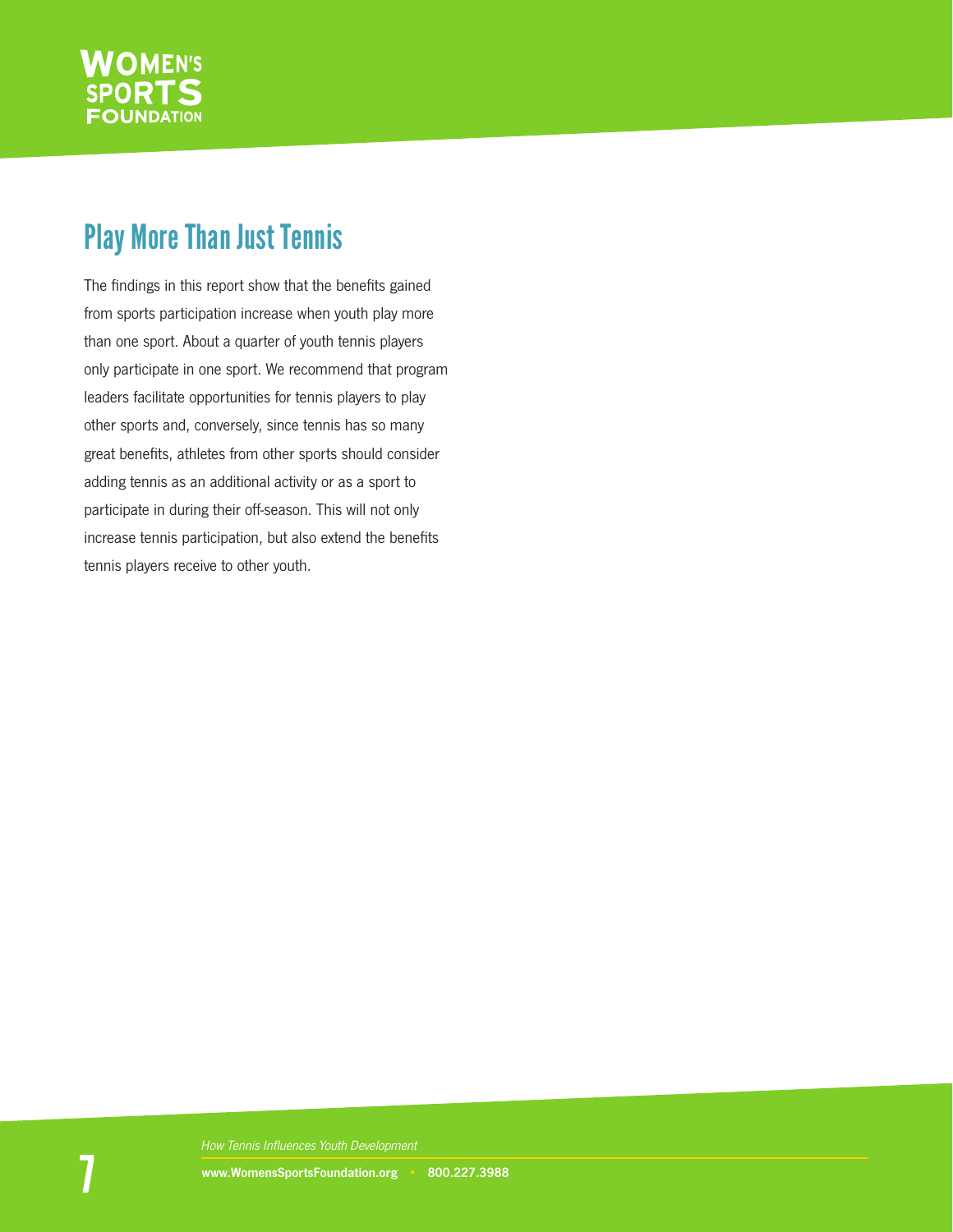## **JOMEN'S**

## REFERENCES

The Aspen Institute: Project Play (2017). State of Play 2017. Aspen, CO: Aspen Institute

Miech, R. A., Johnston, L. D., O'Malley, P. M., Bachman, J. G., Schulenberg, J. E., & Patrick, M.E. (2017). Monitoring the Future national survey results on drug use, 1975-2016: Volume I, secondary school students. Ann Arbor: Institute for Social Research, The University of Michigan, 2017. Available at [http://www.monitoringthefuture.org/pubs/](http://www.monitoringthefuture.org/pubs/monographs/mtf-vol1_2016.pdf) [monographs/mtf-vol1\\_2016.pdf](http://www.monitoringthefuture.org/pubs/monographs/mtf-vol1_2016.pdf).

Oja, P., Kelly, P., Pedisic, Z., Titze, S., Bauman, A., Foster, C., … Stamatakis, E. (2016). Associations of specific types of sports and exercise with all-cause and cardiovasculardisease mortality: A cohort study of 80,306 British adults. British Journal of Sports Medicine, 51, 1–7. doi: 10.1136/ bjsports-2016-096822.

Sabo, D., Veliz, P. and Rafalson, L. (2013). More Than a Sport: Tennis, Education and Health. White Plains, NY: USTA Serves.

Veliz, P. 2015. Too cool for school? Contexts 14(3), 70–71. doi: 10.1177/1536504215596952.

Veliz, P., Snyder, M., & Sabo, D. (2018). The State of High School Sports in America: An Evaluation of the Nation's Most Popular Extracurricular Activity. East Meadow, NY: Women's Sports Foundation.

Zarrett, N., Veliz, P., & Sabo, D. (2018). Teen Sport in America: Why Participation Matters. East Meadow, NY: Women's Sports Foundation.